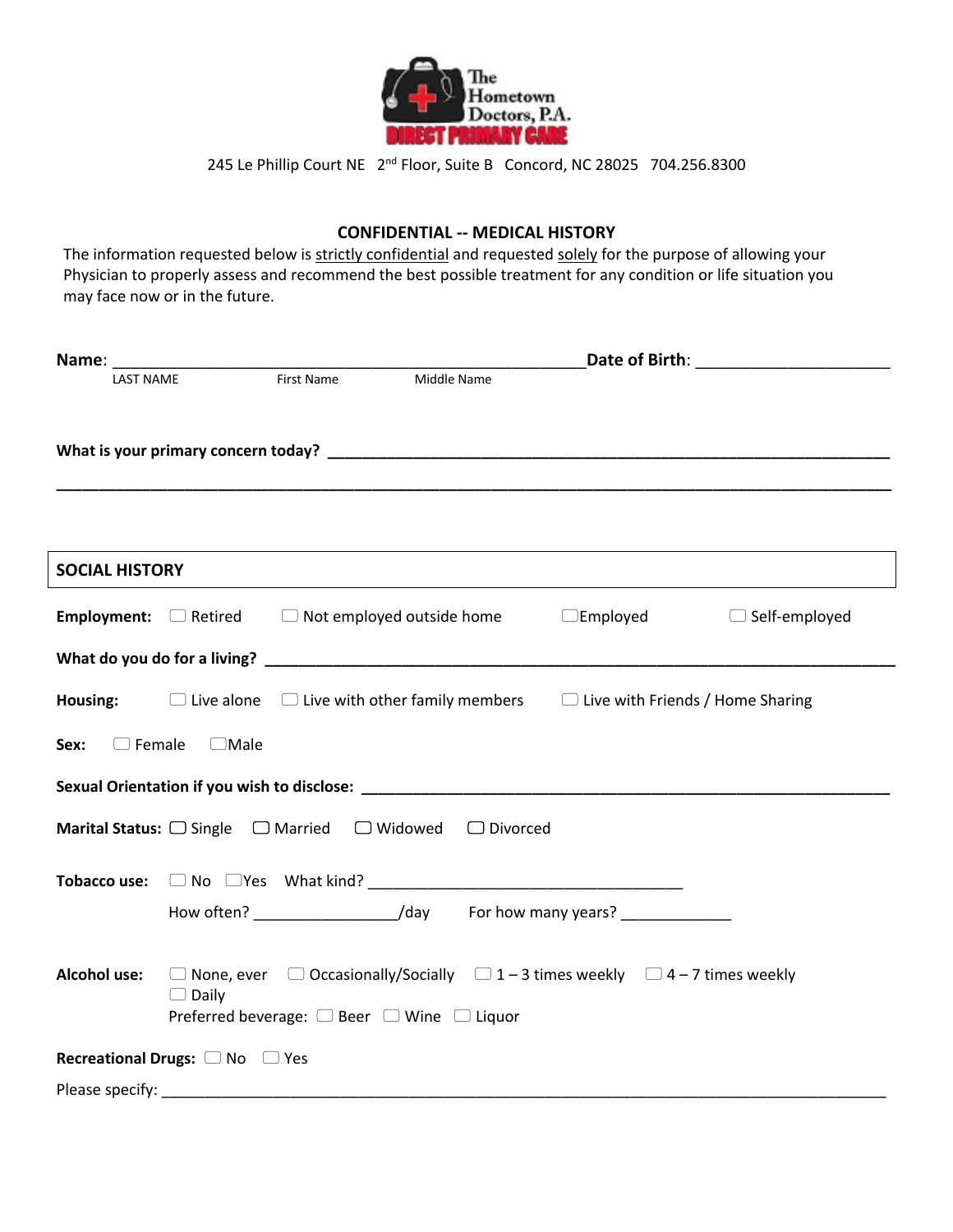## **PERSONAL & FAMILY HISTORY**

Have you ever had a blood transfusion?  $\Box$  YES  $\Box$  NO

| Do you have or have you had:            |               |                                     | It Is in My Family History | Who had this / How related to you? |  |
|-----------------------------------------|---------------|-------------------------------------|----------------------------|------------------------------------|--|
| Anxiety                                 | $\Box$ YES    | $\Box$ NO                           |                            |                                    |  |
| Asthma                                  | $\Box$ YES    | $\Box$ NO                           |                            |                                    |  |
| <b>Blood clots</b>                      | $\Box$ YES    | <b>NO</b><br>$\left( \quad \right)$ |                            |                                    |  |
| Bronchitis (chronic)<br>/Emphysema/COPD | $\Box$ YES    | <b>NO</b><br>$\Box$                 |                            |                                    |  |
| Cancer                                  | $\Box$ YES    | $\Box$ NO                           |                            |                                    |  |
| Depression                              | $\supset$ YES | $\Box$ NO                           |                            |                                    |  |
| <b>Diabetes</b>                         | $\supset$ YES | $\Box$ NO                           |                            |                                    |  |
| Gastric ulcers                          | $\Box$ YES    | $\Box$ NO                           |                            |                                    |  |
| Heart disease                           | $\Box$ YES    | $\Box$ NO                           |                            |                                    |  |
| Heart murmur                            | $\Box$ YES    | $\Box$ NO                           |                            |                                    |  |
| High blood pressure                     | $\Box$ YES    | <b>NO</b><br>$\left( \quad \right)$ |                            |                                    |  |
| High Cholesterol                        | $\Box$ YES    | $\Box$ NO                           |                            |                                    |  |
| Kidney disease                          | $\Box$ YES    | $\Box$ NO                           |                            |                                    |  |
| Liver disease                           | $\supset$ YES | $\Box$ NO                           |                            |                                    |  |
| Lupus/RA/Auto-immune                    |               |                                     |                            |                                    |  |
|                                         | $\supset$ YES | $\Box$ NO                           |                            |                                    |  |
| <b>Migraines</b>                        | <b>YES</b>    | <b>NO</b><br>$\left( \quad \right)$ |                            |                                    |  |
| Muscle/Back problems                    |               |                                     |                            |                                    |  |
|                                         | $\Box$ YES    | $\Box$ NO                           |                            |                                    |  |
| Skin issues                             | <b>YES</b>    | <b>NO</b>                           |                            |                                    |  |
| Stroke                                  | $\Box$ YES    | $\Box$ NO                           |                            |                                    |  |
| Thyroid disease                         | $\Box$ YES    | $\Box$ NO                           |                            |                                    |  |
| Tuberculosis                            | $\Box$ YES    | $\Box$ NO                           |                            |                                    |  |
| Ulcerative colitis/Crohn's              |               |                                     |                            |                                    |  |
|                                         | $\Box$ YES    | <b>NO</b>                           |                            |                                    |  |
| Irritable Bowel Syndrome                | $\Box$ YES    | $\Box$ NO                           |                            |                                    |  |
|                                         |               |                                     |                            |                                    |  |

>> Please list any other medical problems not listed above: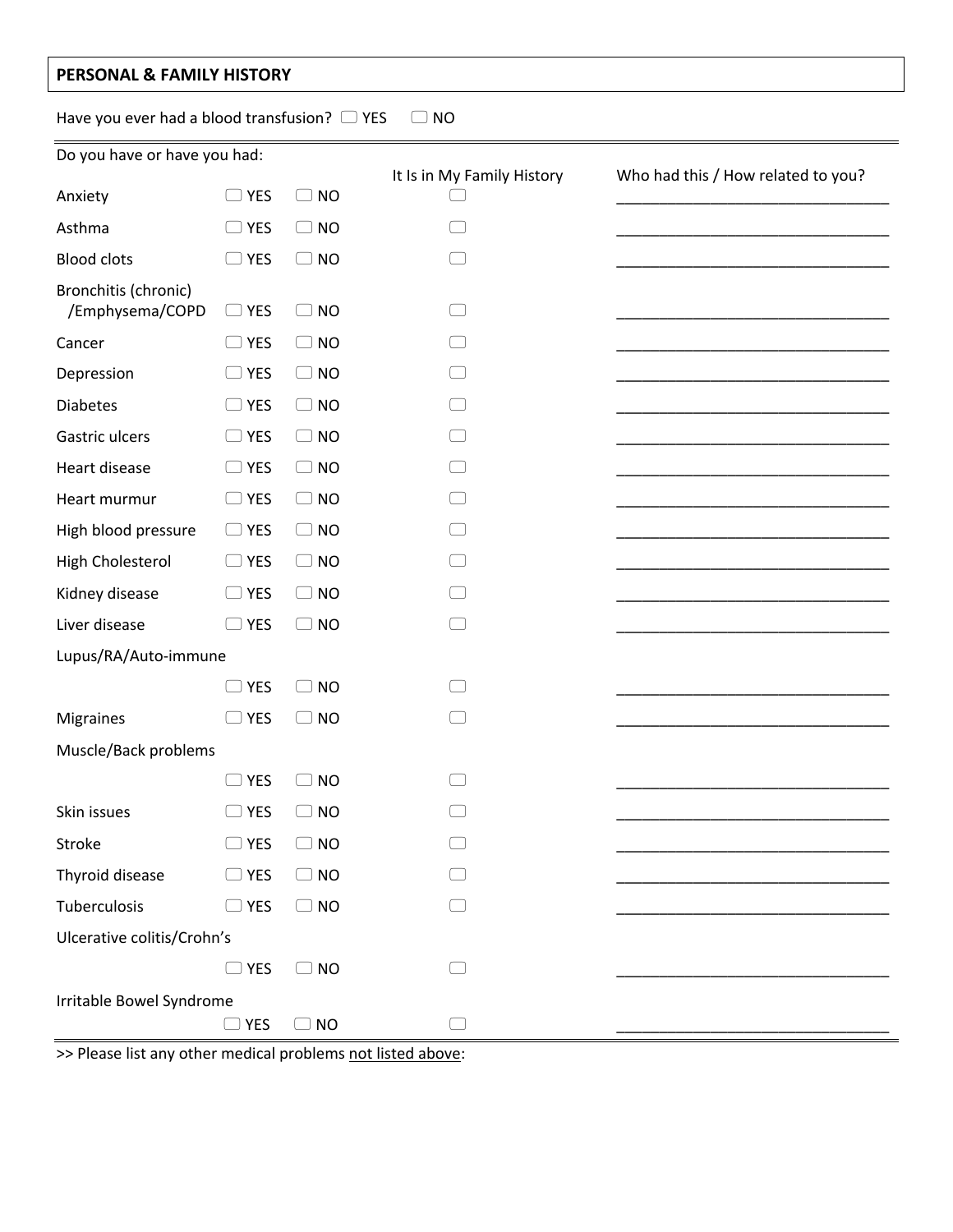## **CHILDHOOD ILLNESSES & IMMUNIZATION HISTORY**

| Vaccine/Approximate Year | Vaccine/Approximate Year           |
|--------------------------|------------------------------------|
| Tetanus                  | Influenza (flu)                    |
| Hepatitis B              | COVID Vaccine/1 <sup>st</sup> dose |
| Pneumonia                | COVID Vaccine/2 <sup>nd</sup> dose |
| Chickenpox/Shingles      | <b>COVID Vaccine/booster</b>       |

| <b>PRIOR HOSPITALIZATIONS &amp; SURGERIES</b><br>None |
|-------------------------------------------------------|
|-------------------------------------------------------|

| Year | Reason/Illness |
|------|----------------|
|      |                |
|      |                |
|      |                |
|      |                |
|      |                |
|      |                |
|      |                |

**MEDICATION & FOOD ALLERGIES** △ No known food or drug allergies

| Name of Drug or Food | What reaction did you / do you generally have? |
|----------------------|------------------------------------------------|
|                      |                                                |
|                      |                                                |
|                      |                                                |
|                      |                                                |
|                      |                                                |
|                      |                                                |
|                      |                                                |